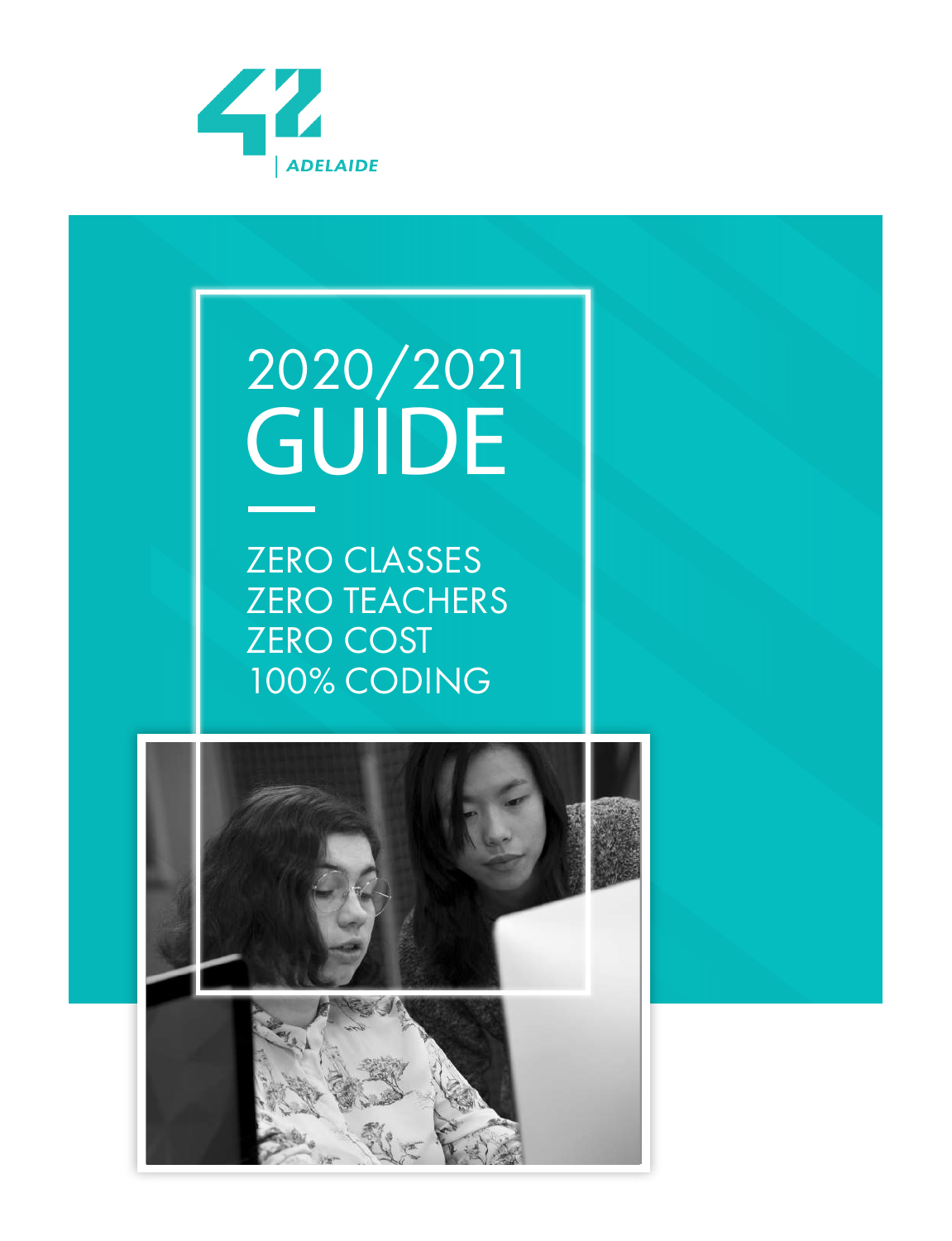## **UNLOCKING** THE FUTURE OF EDUCATION

#### A world class curriculum to empower the next generation of tech talent

42 Adelaide is a tuition-free computer programming school with a peer-to-peer learning environment that doesn't involve teachers and lectures. 42 is an innovative education model that was designed to develop the skills needed to jumpstart your career as a software engineer using a project-based learning approach. We're not a traditional university, and we're not a coding bootcamp.

We offer rigorous, industry-leading education, modelled after a professional work environment. When you don't have teachers or professors, students are the ones in charge of their own success and that of their peers. We believe that fostering students' ability to think critically, enhance their ability to problem-solve, and create hands-on projects is not only more effective for learning but also more fun. In the end, this creates a community of lifelong learners and contributes to helping students evolve into well-rounded software engineers.

Students not only learn advanced programming skills, but also develop valuable interpersonal skills and an ability to communicate with people at different levels of understanding. Our peer-to-peer based learning model will help to bridge the current gap and future needs of the tech world, meaning students develop a critical long- term foundation but also real-time workplace skills through learning how to learn.

Our approach is 100% practice, 100% project based,100% collaborative and designed to develop the coders of the future.



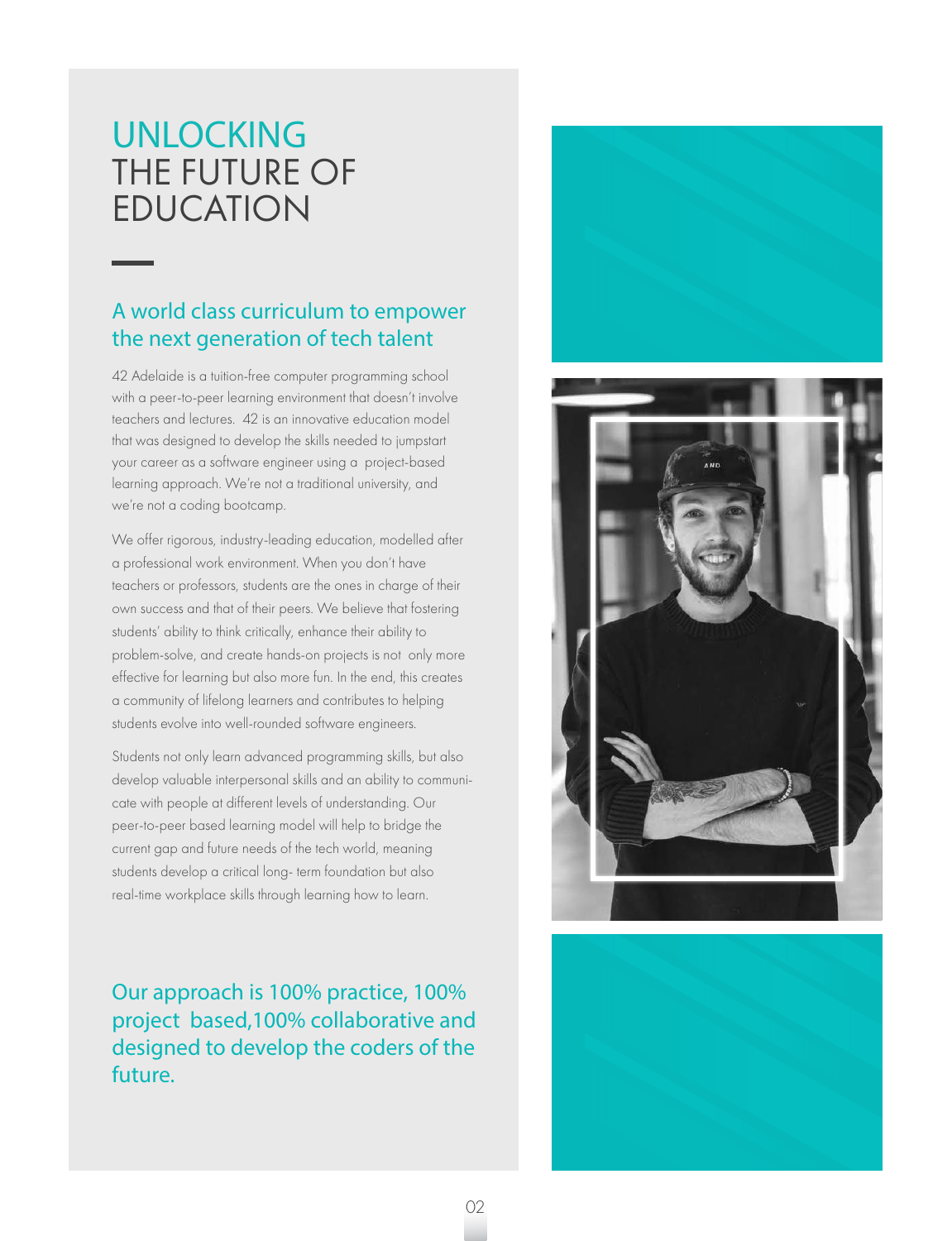## **ABOUT** 42 ADELAIDE



#### 100% tuition free

And we mean it, we are supported by industry and our amazing partners



#### No teachers

We believe the most effective way to learn is through collaborative engagement with your peers

| ______ |  |
|--------|--|
|        |  |

#### No classes

We are open 24/7, you are free to choose your own path and study at the time that most suits you



#### No entry requirements

We don't ask for grades or coding experience, you just need to be 16+ and have the will to learn



#### 100% project based

You work on solving real world challenges through projects



#### Self paced

We know that everyone learns at different speeds and so we allow you to work at a pace that suits you



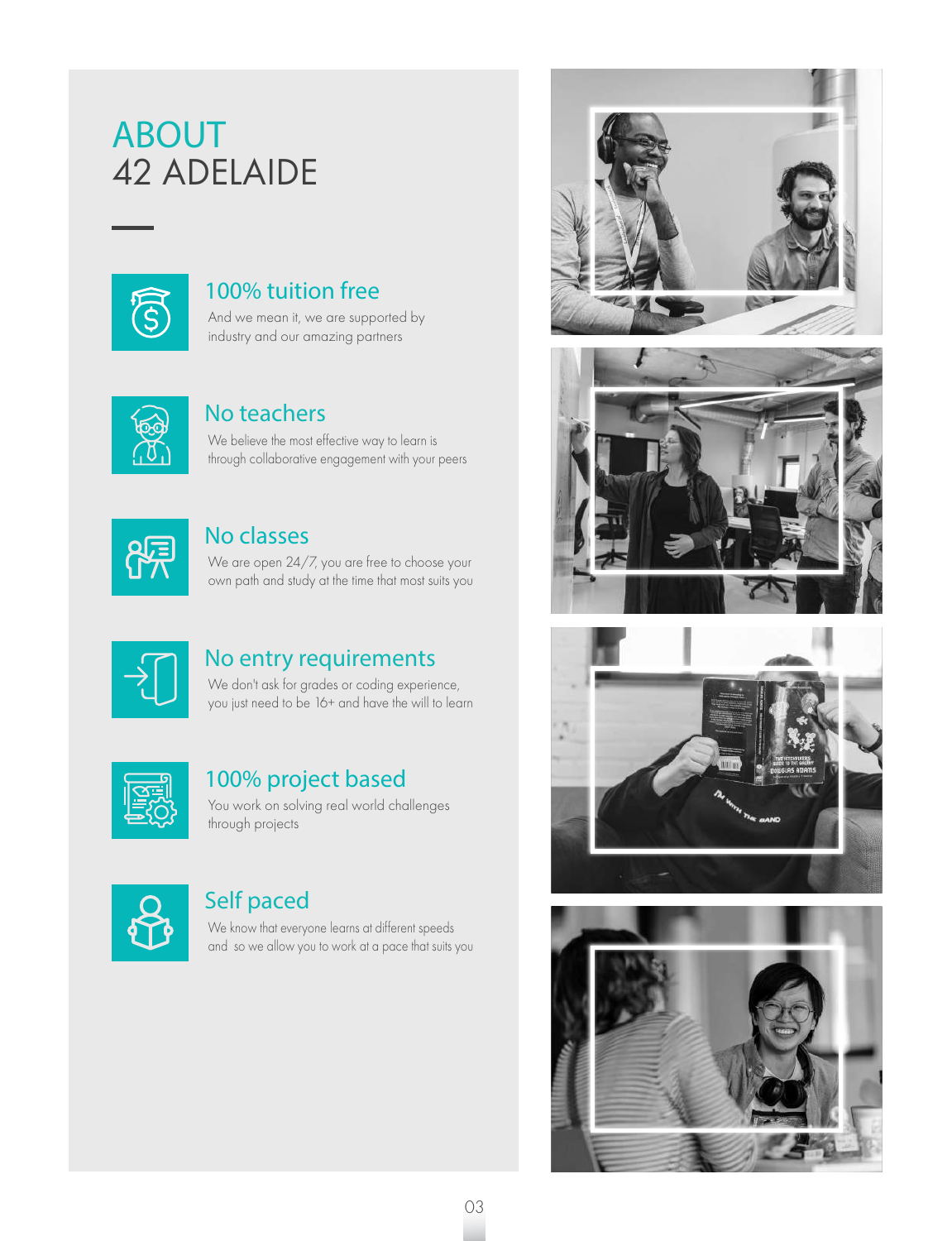## **ADMISSIONS** ROADMAP

#### Our admissions process at 42 is unlike any other

There are no requirements. We don't ask for grades, other qualifications or recommendations. Anyone 16 and above are welcome to apply.

The application process is designed in such a way that it is accessible for everyone, no matter your background or level of understanding in coding & programming. During the application process, you will figure out if our educational model is the right fit for you!

#### What do we ask from you?

The willingness to learn and work hard!

#### Your admission to 42 Adelaide starts on our website at 42adel.org.au

#### The online test

 After you have created your profile, you start the online test. The online test consists of 2 games and you will work your way through multiple levels. This process will take about 2 hours. Please ensure you have a stable internet connection and zero interruptions during this test.

#### The introduction session

During this session, we will give you a presentation about our educational model, the curriculum, how to get in and to meet other potential 42students! After the presentation, we will take you on a tour of the campus. This Introduction session can also be done virtually if you are not based in Adelaide. At the end of the session, you get to choose a starting date of your 4-weeks Piscine!



The opportunity for quality education should be open to anyone, regardless of their background, schooling, or demographics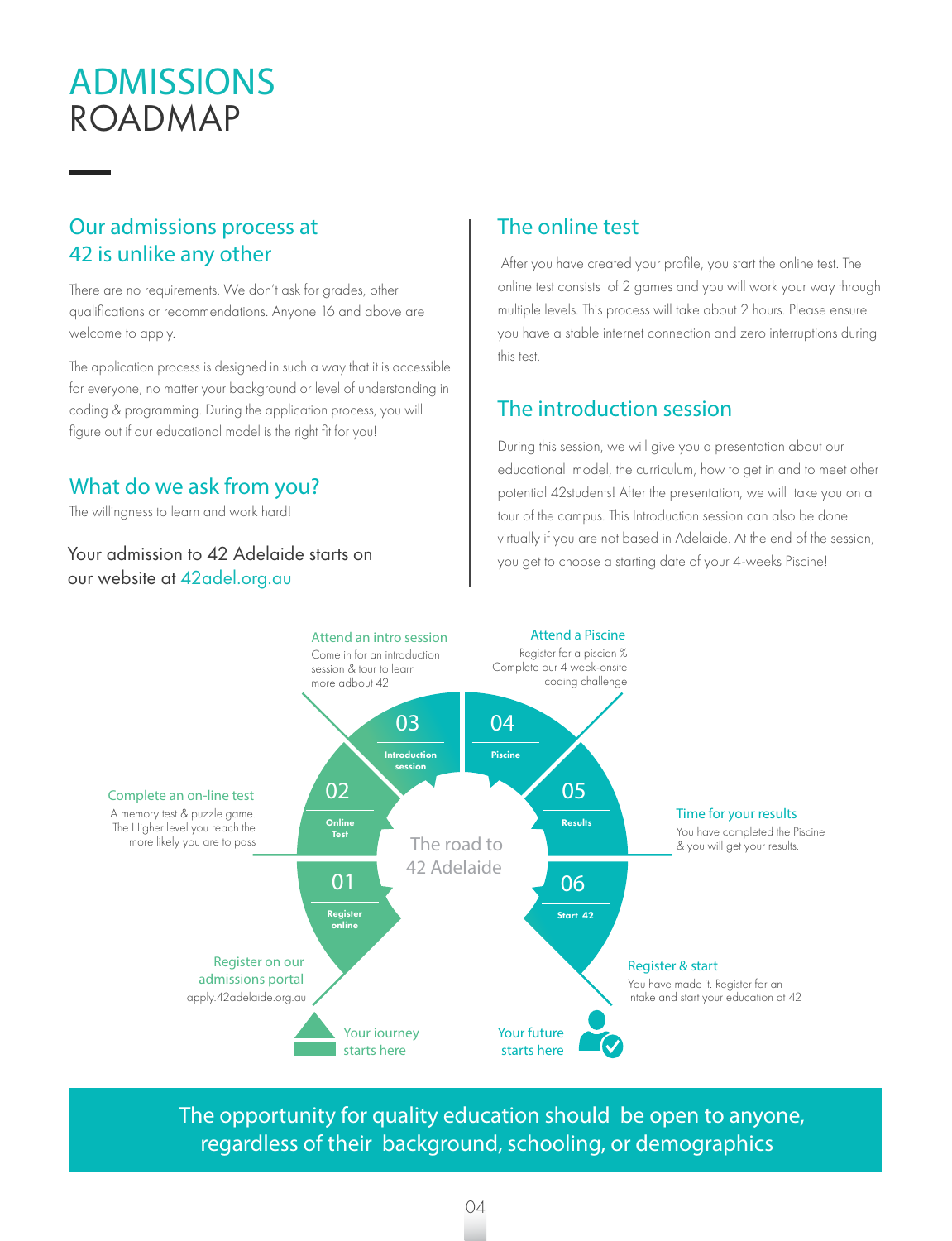## BOOT-CAMP **THE PISCINE**



4 weeks of coding



No experience required



Learn with peers



8 – 12 hours per day





"Piscine" is french for "swimming pool", meaning that as a student you dive in with your peers into the deep end of coding and learn how to swim together.

This is the final and best part of the admissions process. It is s a 28 day coding challenge in which motivation, willpower and hard work will keep you afloat. Many students consider it to be one of the best and most challenging aspects of their 42 experience. It is intense days a week, with hundreds of other candidates, building bonds and learning skills that will last forever.

#### We start with the basics

You write your first lines of code before moving on to more complex coding exercises. No previous programming experience is required. We simply ask

The Piscine takes place on campus and must be completed in-person. It's an incredibly rewarding, and over again, and this trial-and-error period is a learning process, developing your problem-solving skills and creativity.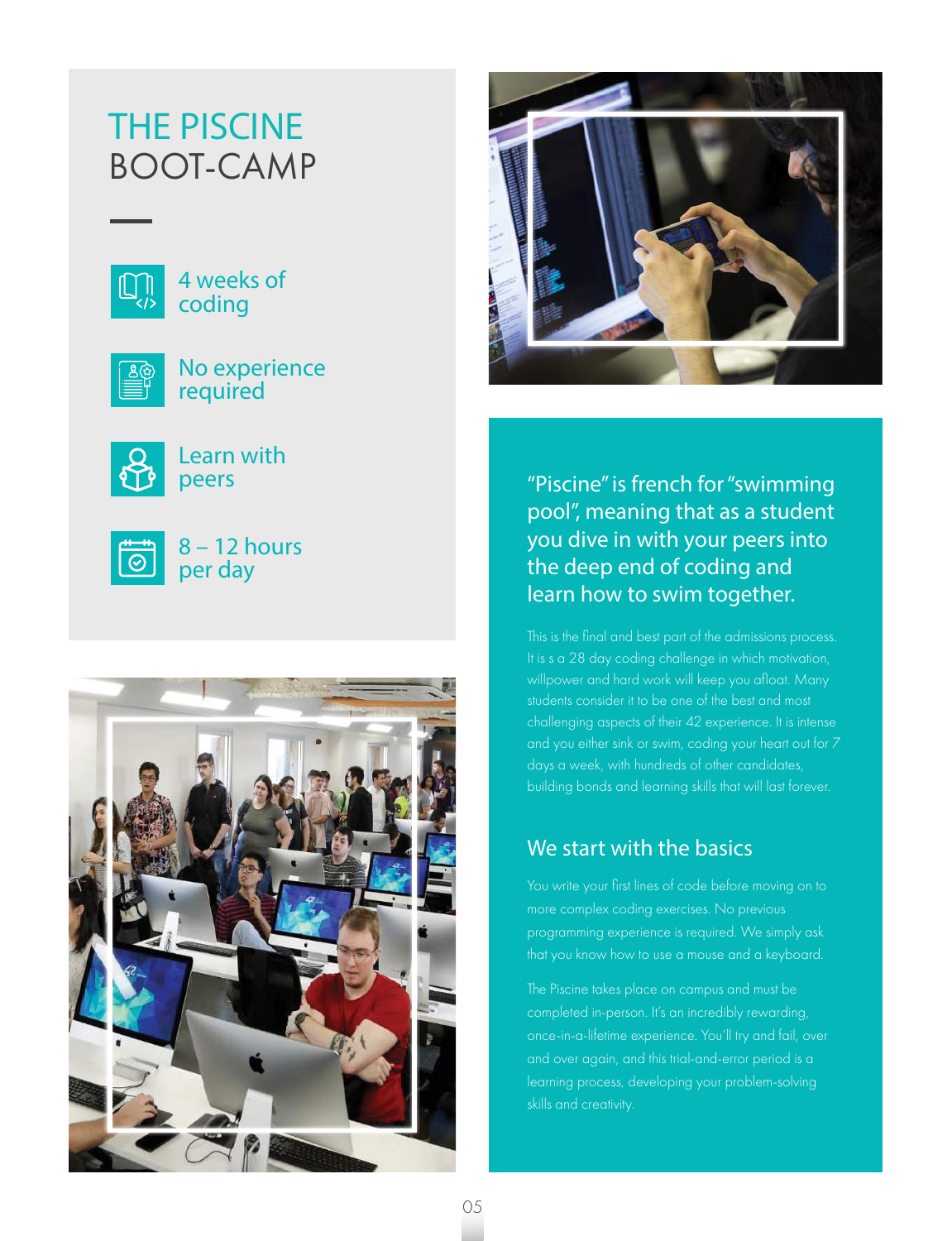## **STUDYING** AT 42 ADELAIDE

#### Those who pass our piscine, will win place in our school, free of charge

The 42 program is a degree level program in software engineering that lasts from 1 to 3 years depending on your goals. You learn from scratch the fundamentals of programming and from there you can choose your own path and specialise in a number of key area's such as Cyber, Networking, Gaming and Web and Systems.

You can even create your own projects with your peers and participate on projects, hackathons and events with our industry partners, 42 network campuses & students around the world.





## Graduation from 42 adelaide

Students who complete the common core of the curriculum and their first internship at 42 adelaide will receive:

A 42 degree, showing their level completed, recognised around the world by hiring companies.

 $\odot$ 

- $\circledcirc$  A real portfolio of projects and work created by you, showing your skills to employers.
- $\odot$  Alumni status meaning that you can continue to come in and access the curriculum and continue learning new skills and trends, whenever you need.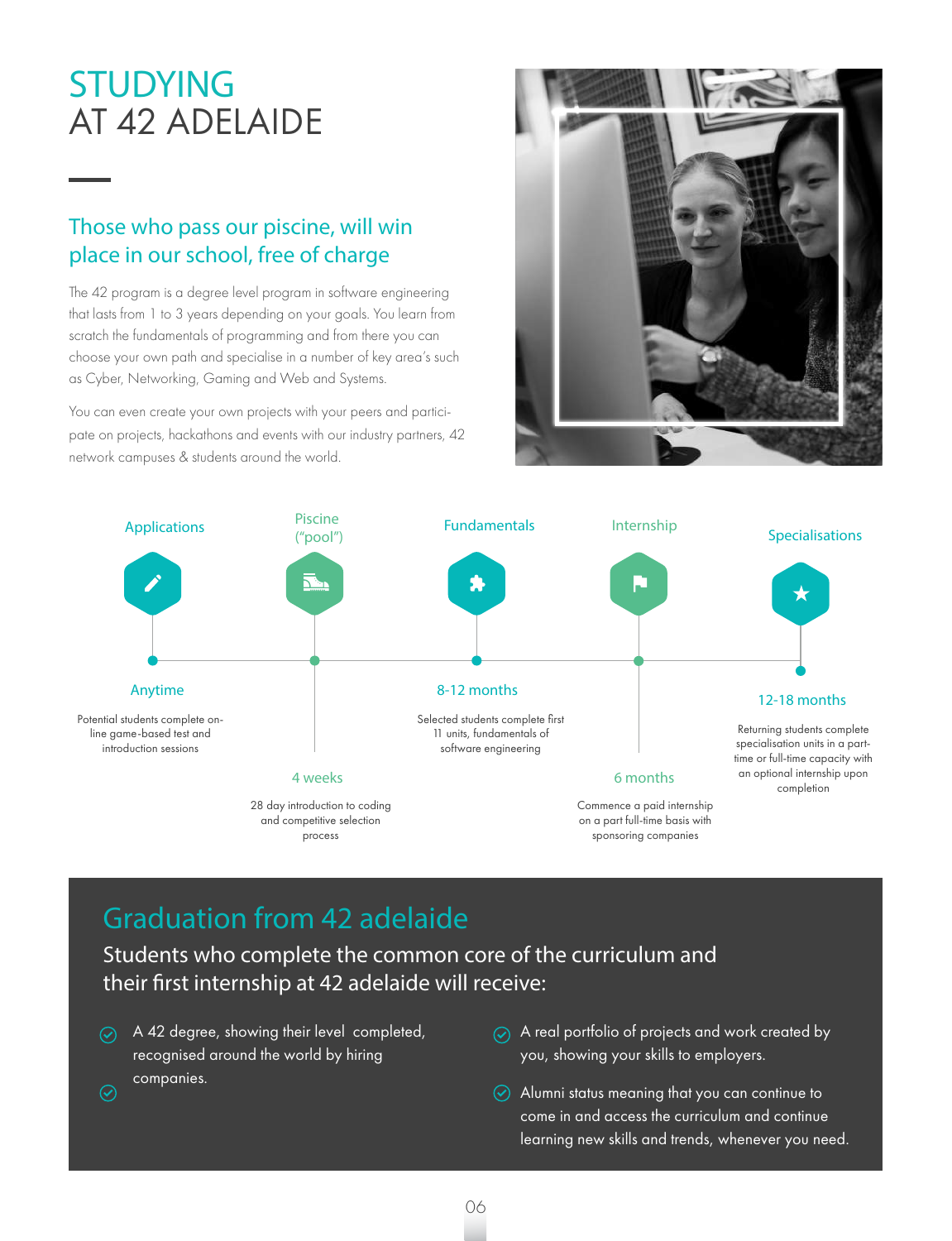## **CAMPUS** LIFE

Many of our students comment that one of the highlights of 42 is the community. No matter where you come from, what you look like, or where worked before, 42 is a welcoming and open community for those with a passion for coding and creativity.

With state-of-the-art facilities, 150 computers and spaces to chill out and connect with fellow students and industry partners, our campus is designed to give you the best experience possible and make sure you have a great space to learn. Our campus will be open 24/7 allowing you and your peers to study in timeframes that work best for you.

With regular hackathons, networking nights, workshops and events with local industry and our global network there is always something for you to get involved in, feel part of the campus and improve your coding skills. Our students are encouraged to create their own clubs and groups to share similar passions and interests, what ever they may be.



#### 42, Sao Paulo - Cluster



#### Codam, Amsterdam - Collaboration



#### 42, Paris - Cluster

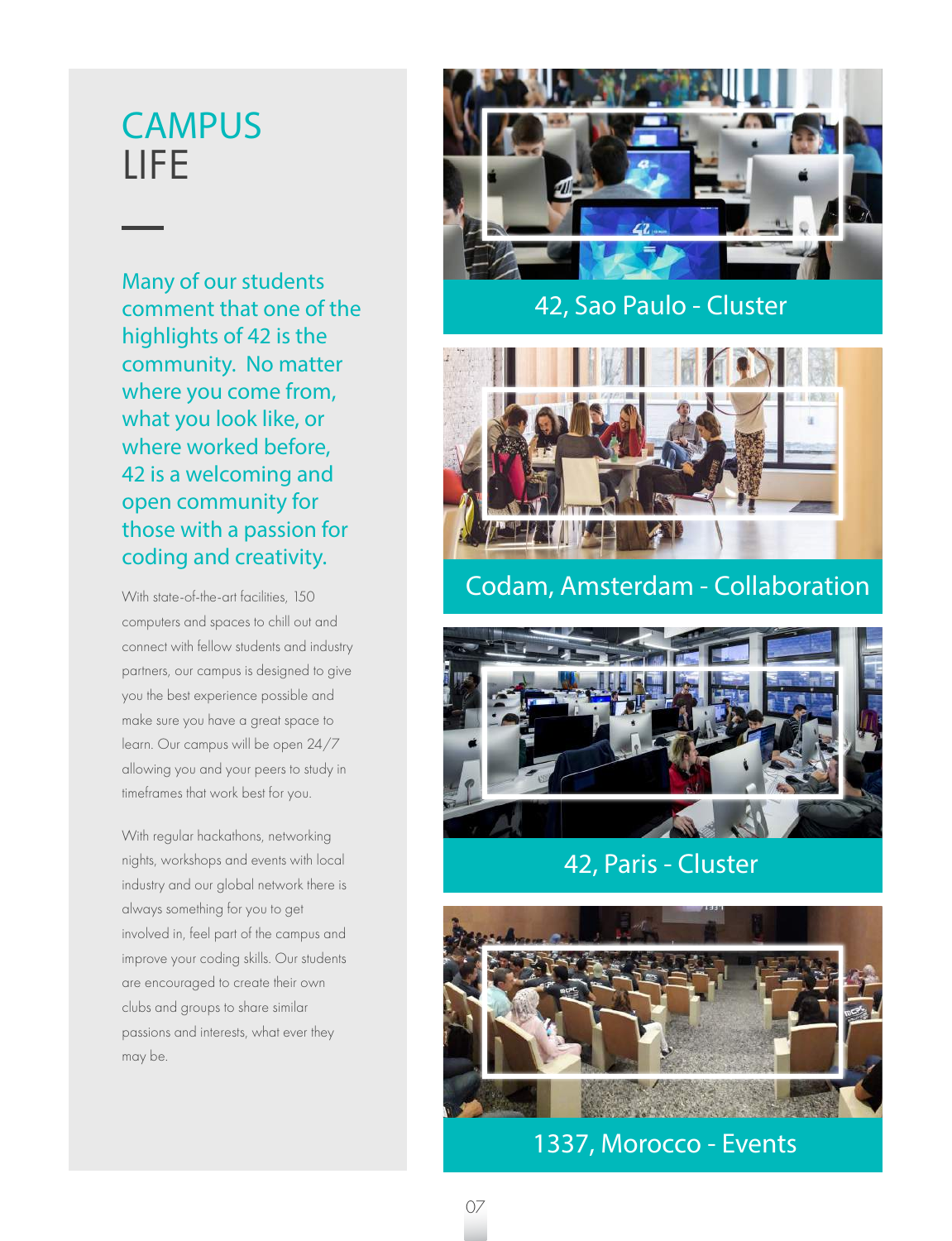## BARRIERS TO EDUCATION **REMOVING**

#### Imagine starting your first job as a software engineer and being able to say you have ZERO student debt.

At 42 we believe that quality education should be open to all regardless of their background.

There are no fees at any stage throughout your education with 42. Every student that attends 42 has earnt there spot here and will have access to the best infrastructure and equipment.

the reason students cannot attend.



The best thing about 42 is that you feel like you are walking into a school of the future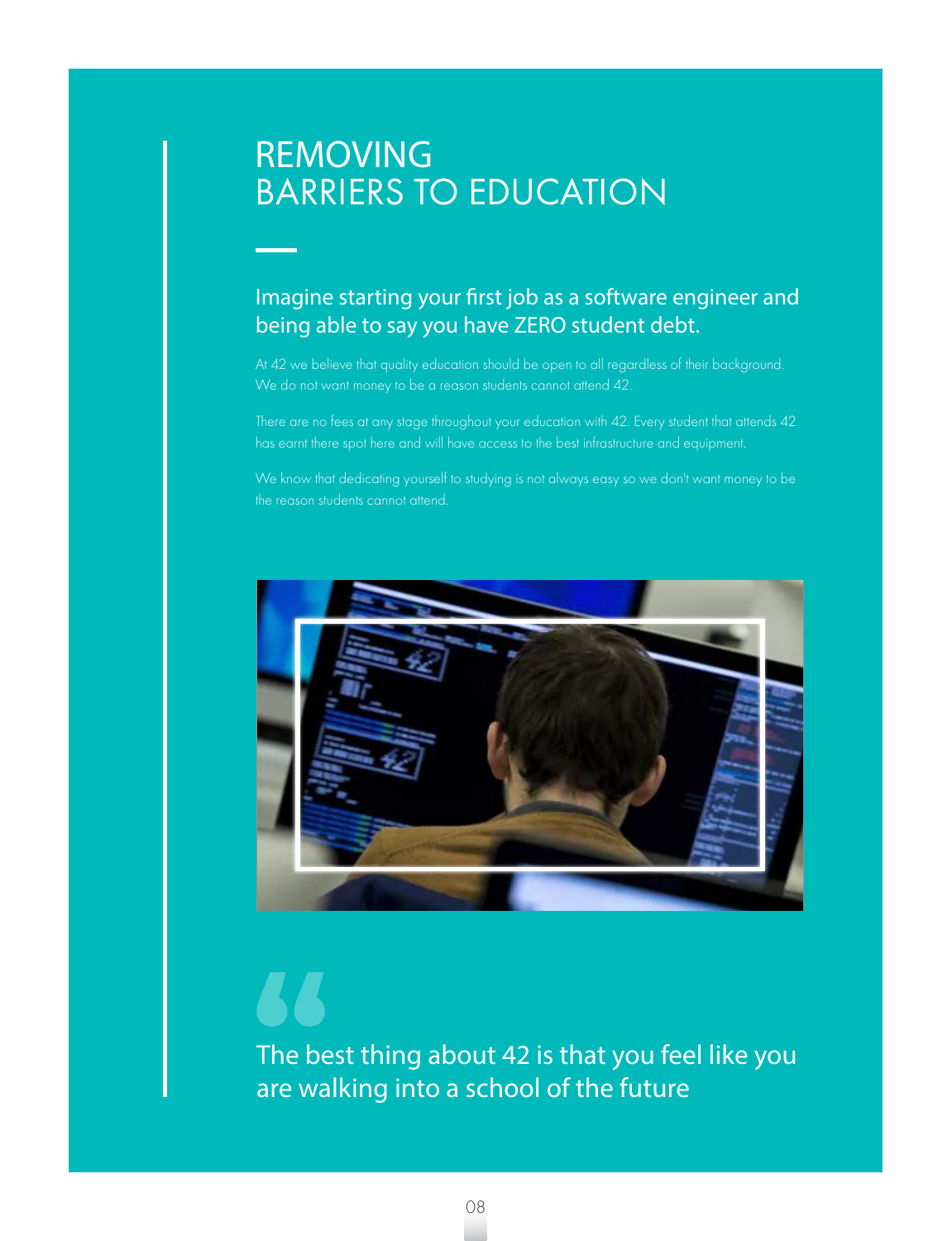#### Peer to peer learning

Peer-to-peer learning is a unique learning style. This approach is 100% practise, 100 project based, 100% collaborative, with no teachers or lectures. It is all about working with your peers to search for information, filter information and coach others.

You work on projects with, learn from and evaluate your peers. This enables you to learn and master critical skills required in the tech industry by encouraging critical thinking, problem-solving, collaboration, adaptability and innovation. Together, you and you peers will confront and troubleshoot challenging situations without any prior knowledge. This type of teamwork naturally leads to forming strong bonds that will assist you, later on in your careers, not to mention the personal enrichment from making a new community of friends who are passionate about the same things you are.



#### Peer To Peer Evaluation

Peer-evaluation is also a key part of part of our learning curriculum. This is an assessment technique where students evaluate and correct each other. Giving corrections is an important part of the process when it comes to working on projects; students must rely on feedback from their peers about their work to progress. By giving and receiving information and by alternating between training and learning, 42 students adapt and progress rapidly.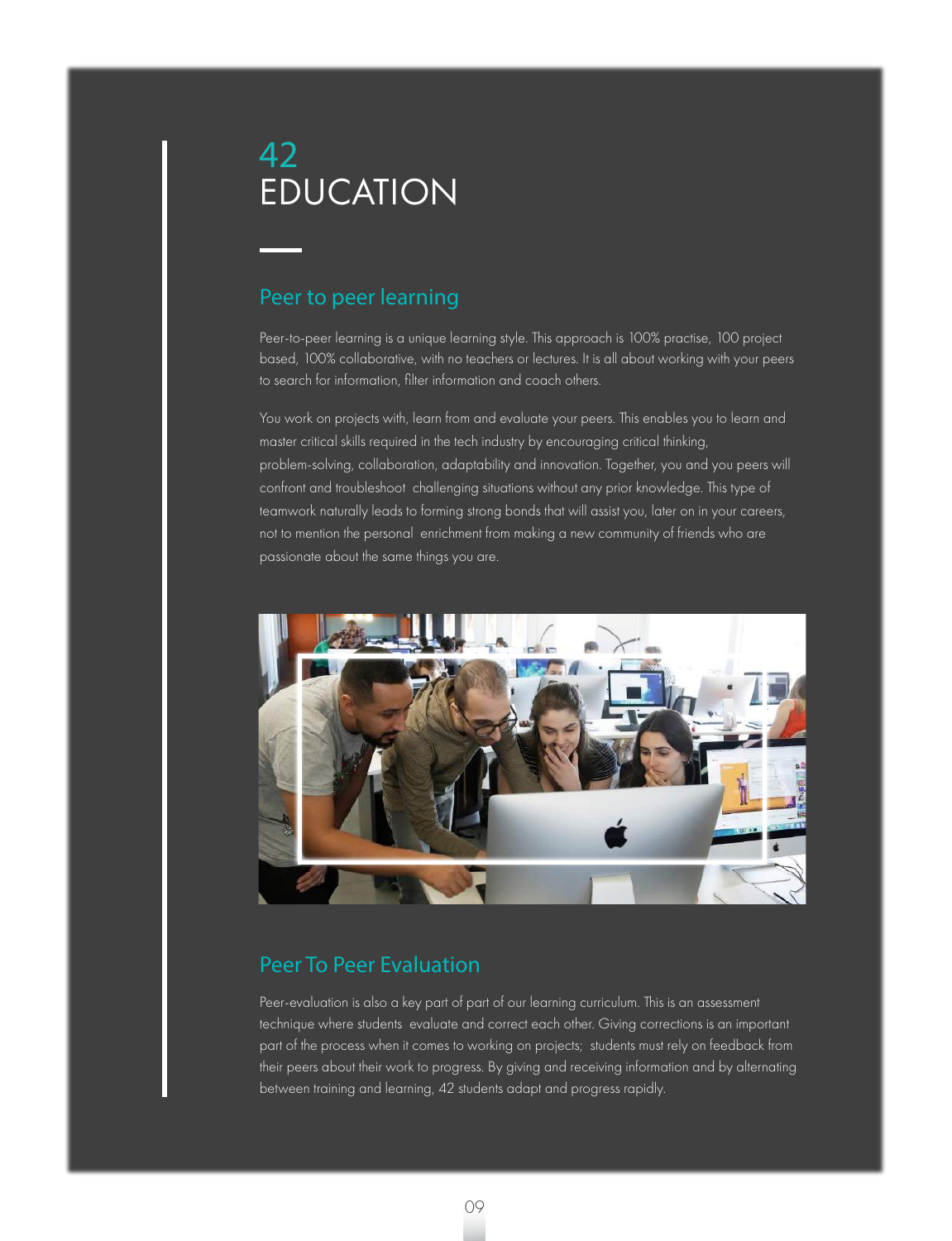#### Project based learning

Our curriculum is entirely project based and has been carefully created by experts, with each project becoming increasingly more difficult, to challenge you and build your skills.

. It a 100% hands-on way to develop skills and creativity. Instead of classes or courses, we have a connected galaxy of over 200 projects that last from 2 days to 6 months. Some projects are worked on individually and others in groups with your peers.

Each project is a real world challenge and each time you successfully complete one it un-locks more projects that get increasingly more complex.

#### Learning how to learn

42 is not just about languages, algorithms, and technologies. We teach you how to learn – how to exercise creativity, collaborate, and problem-solve to tackle various challenges.

. Unlike in traditional education, failure is not a bad thing, it is actually encouraged, as that is the best way to learn, through overcoming challenges and problem solving. At 42 we believe in try, test, fail, try again & repeat.

As the tech industry is rapidly changing with new trends and skills needed everyday, the best ability you can acquire is how to learn.

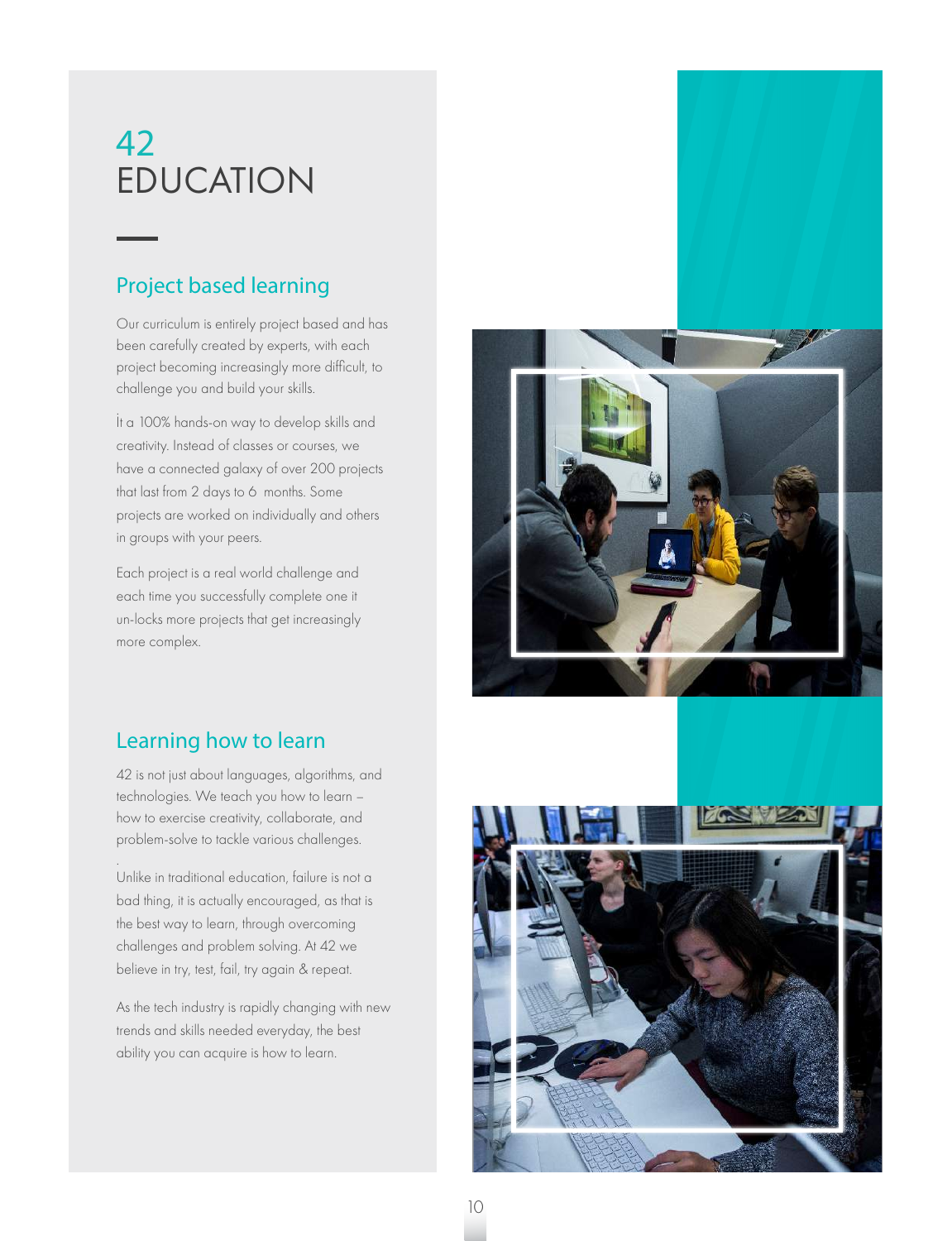#### Gamification

When studying at 42 you move through your studies the same way you move through a video game.

Your progress is measured using experience points, which was inspired by video games. You develop competencies through each project and receive experience points in exchange for this.

Each completed project unlocks the next projects or levels with each project being increasingly more substantial and more highly rewarded.

This gamification mindset allows all learning to be fun, while enhancing your passion, persistence, and motivation to get to the next level.

#### Choose your own pathway

As a student at 42 you control you what you learn, when you learn and how you learn. You learn at your own pace and you can pursue many specialisations or "branches" of our curriculum, rather than learning a series of languages and specific technologies, 42's program follows a logical sequence of 17 long lasting skills: 42's program can be individually tailored throughout, with you determining which path you take.

. These skills also have the same fundamental element: personal adaptability, learning, collaboration and solving new challenges that you will inevitably face regularly in life and your career.





.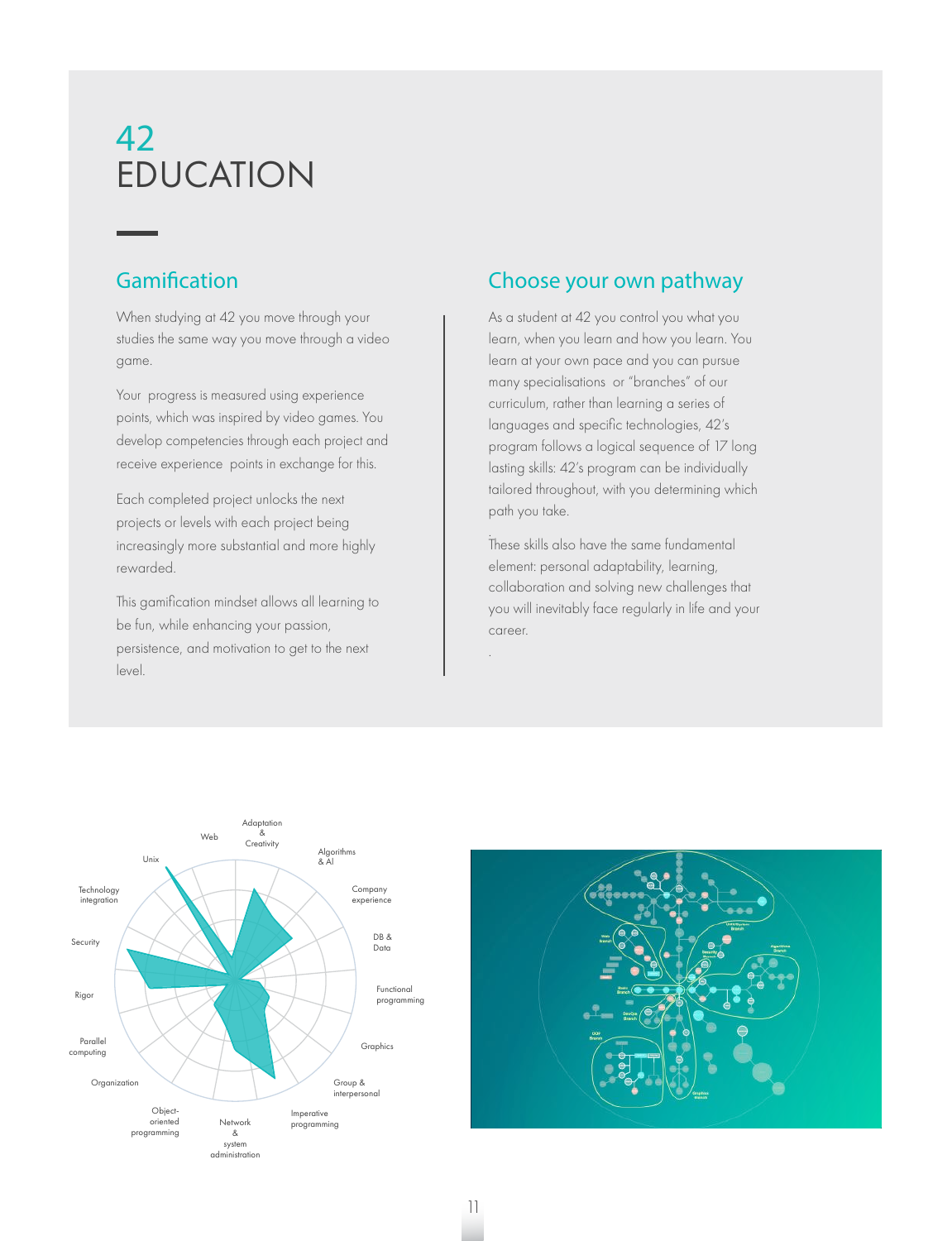## SPECIALISATIONS **42**

Once you have completed your "fundamentals" in programming you can focus on building on your skills in one of the following specialisa-



AI & Algorithms



**Cyber Security** 



Networking & Cloud



Mobile



Game & Graphics



Systems Admin



Data Science & Analytics



Web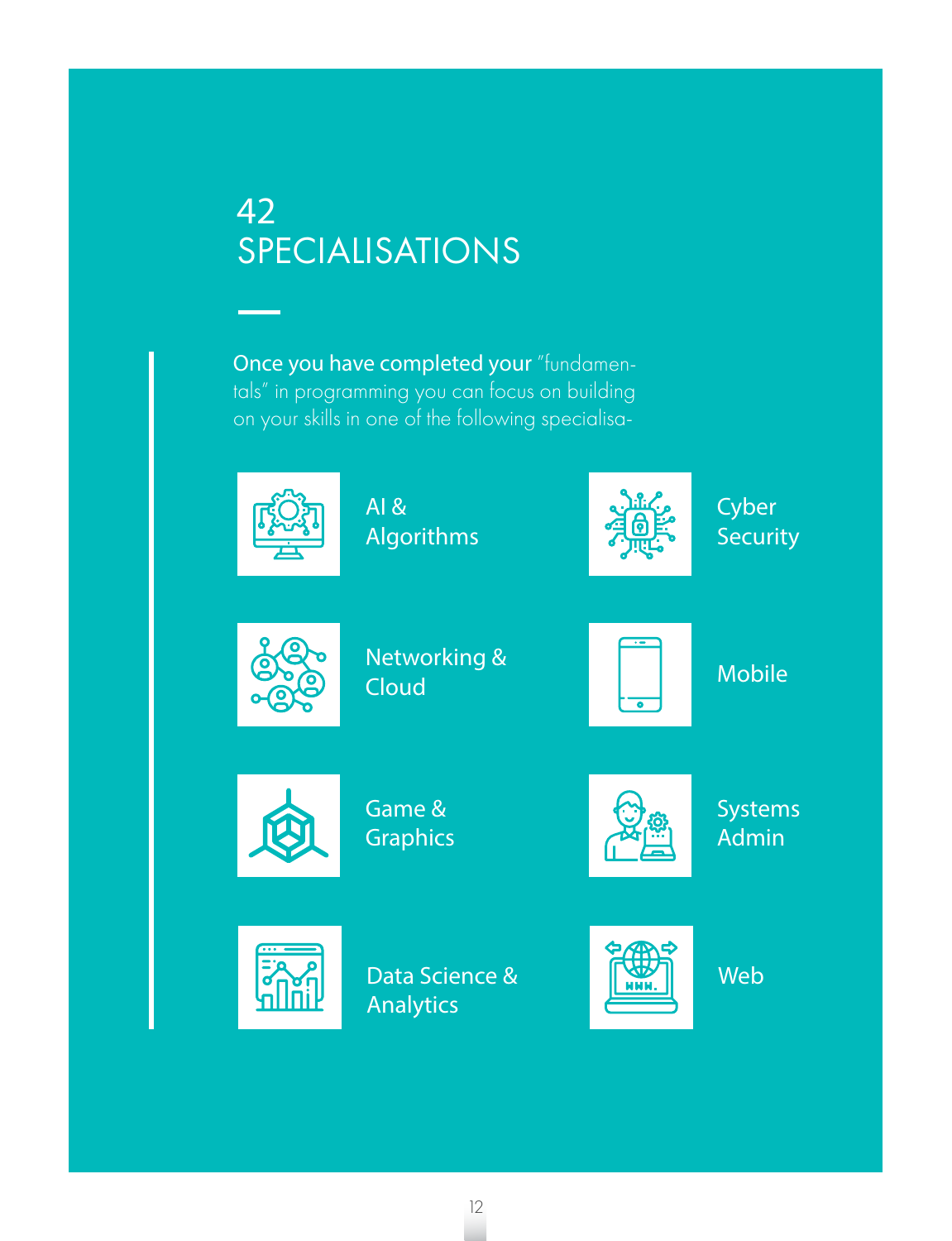#### Learn at your own pace

The 42 program has the flexibility for you to choose your specialisation, without compromising essential concepts and strategic thinking. Put simply, you can learn what you want, at your own pace. Our educational curriculum is 100% individualised.

Self-paced learning is a big part of our commitment to making tech education more accessible. Learning at your own pace is also an investment in yourself. By rushing through a curriculum to keep up with the rest of your class or being held back by the average pace of your peers, it is difficult to stay motivated and engaged. Instead of making a commitment to an institution's schedule, 42 Adelaide allows students to commit to a pace that works best for them intellectually and personally.

#### Learn from failure

At 42 Adelaide we are here to support you as you take your first step in programming, but you must be prepared to fail, as failure is an essential part of the learning process. Our students manage their own education so you have the freedom to fail several times before you succeed.

You really cannot become a great programmer if you don't have the fundamentals, and you cannot get the fundamentals down without experiencing failure. You will need to adjust to unexpected changes and navigate new and creative ways to get out of a slump or solve a problem. Adaptability and creative problem solving are great skills to have in the workplace, and you'll be able to develop those skills here.

## 66

If you don't want to learn, nothing will help you. If you are learning, nothing will stop you

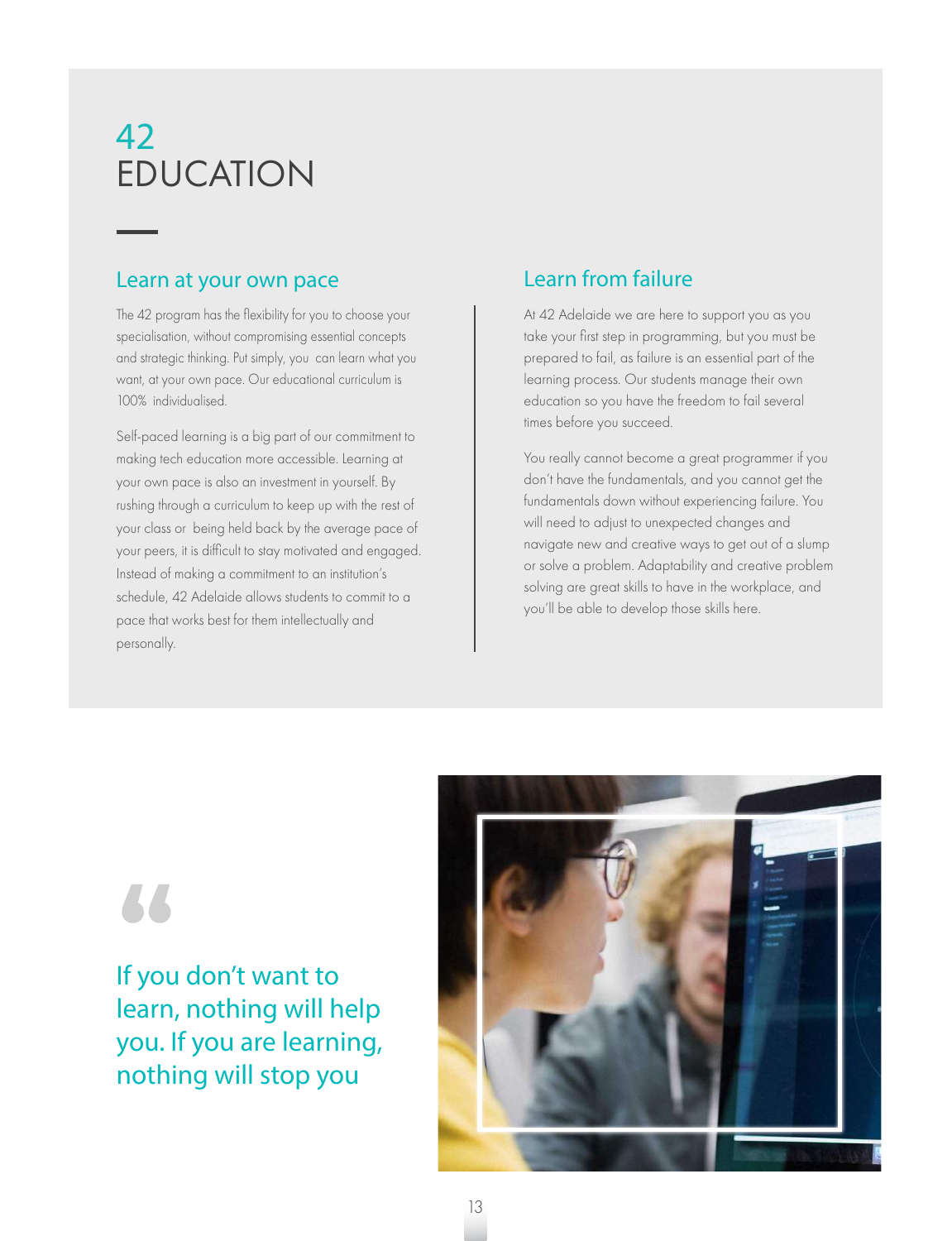## INTERNSHIPS **42**

#### About 42 internships

After you have completed the "common core" or fundamentals, as a student you must complete a 6 month internship placement in a part or full-time capacity.

This internship will allow you to work in leading companies in Adelaide and around Australia to hone your programming skills in a real workplace.

At 42 we believe in your capability, and you will receive a salary and income for the duration of your internship with one of our Hiring Partners.

#### Our global hiring partners

#### In our 42 network we have over 3500 Hiring and Partner Companies

We're proud to partner with hiring companies and organsations, not just for their hiring needs, but to change and impact the world. Companies hire interns and recruit from us; and are interested in how we can support their tech talent needs.

More than that though, companies also find value in partnering with us on hackathons, projects and issuing challenges to our students and seeing how you solve problems.



80% of 42 students are offered a role after their first internship with one of our hiring partners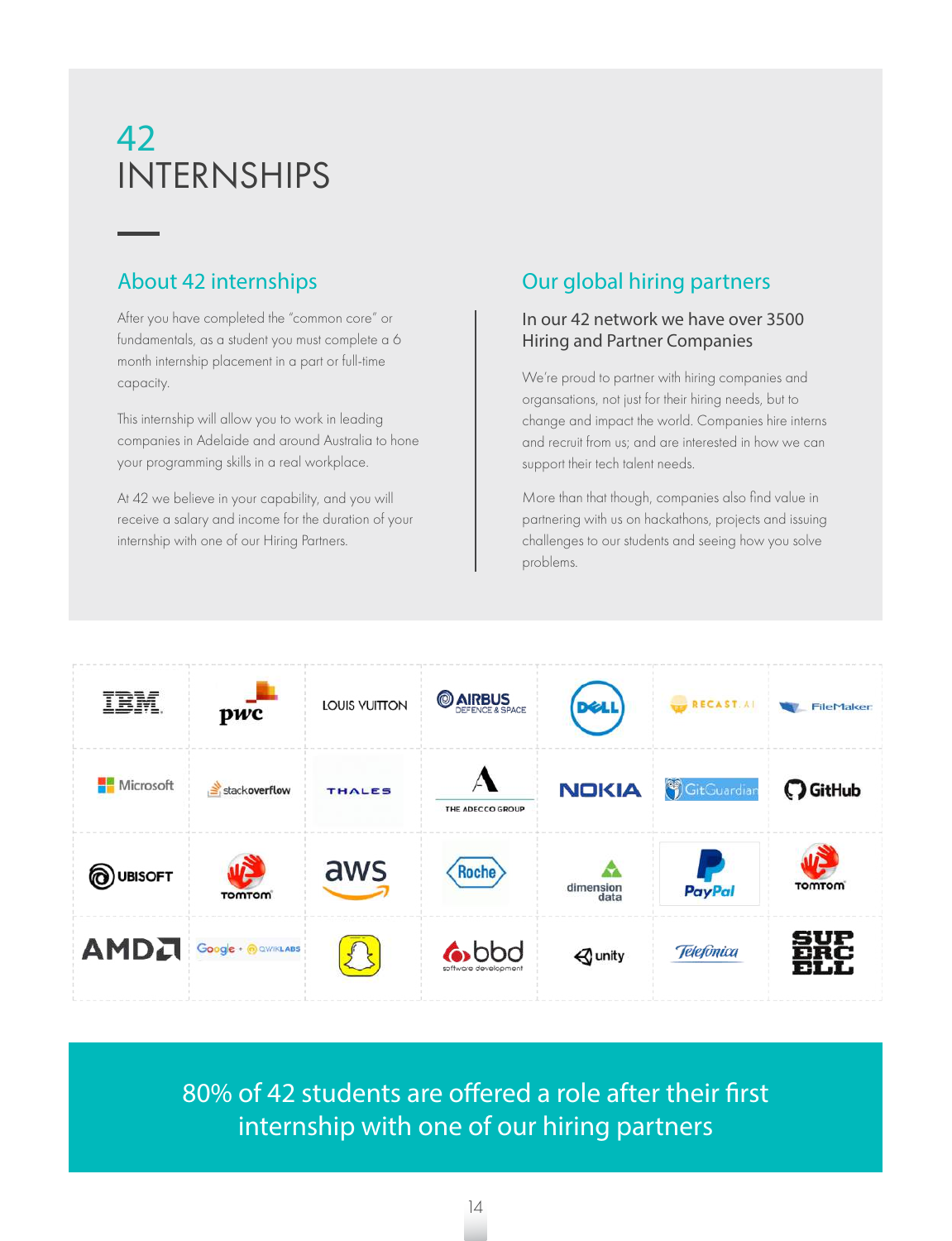## AFTER 42 **LIFE**

The skills you develop at 42 Adelaide, prepare you for a career in technology working across multiple industries or you can start your own

learn! This means that throughout your studies at confidence to try out any challenge coming

#### The sky is the limit!

the future, and with the skills you develop at 42, you can apply to any dream job you want.

There are already thousands of alumni from our 42 network around the world. So based on that, we can already give you an idea of your possible future:

- $\odot$  80% of students are offered a role after their first internship
- $\odot$  Student gets 3 job proposals on average during their studies
- $\odot$  Final projects build you a strong portfolio of problems companies need solved



#### Typical roles after 42

- Mobile App Development
- Cyber Security Engineer
- Data Engineer
- Front End Web Developer
- Data Scientist
- Software Engineer
- Full Stack Developer
- Project Manager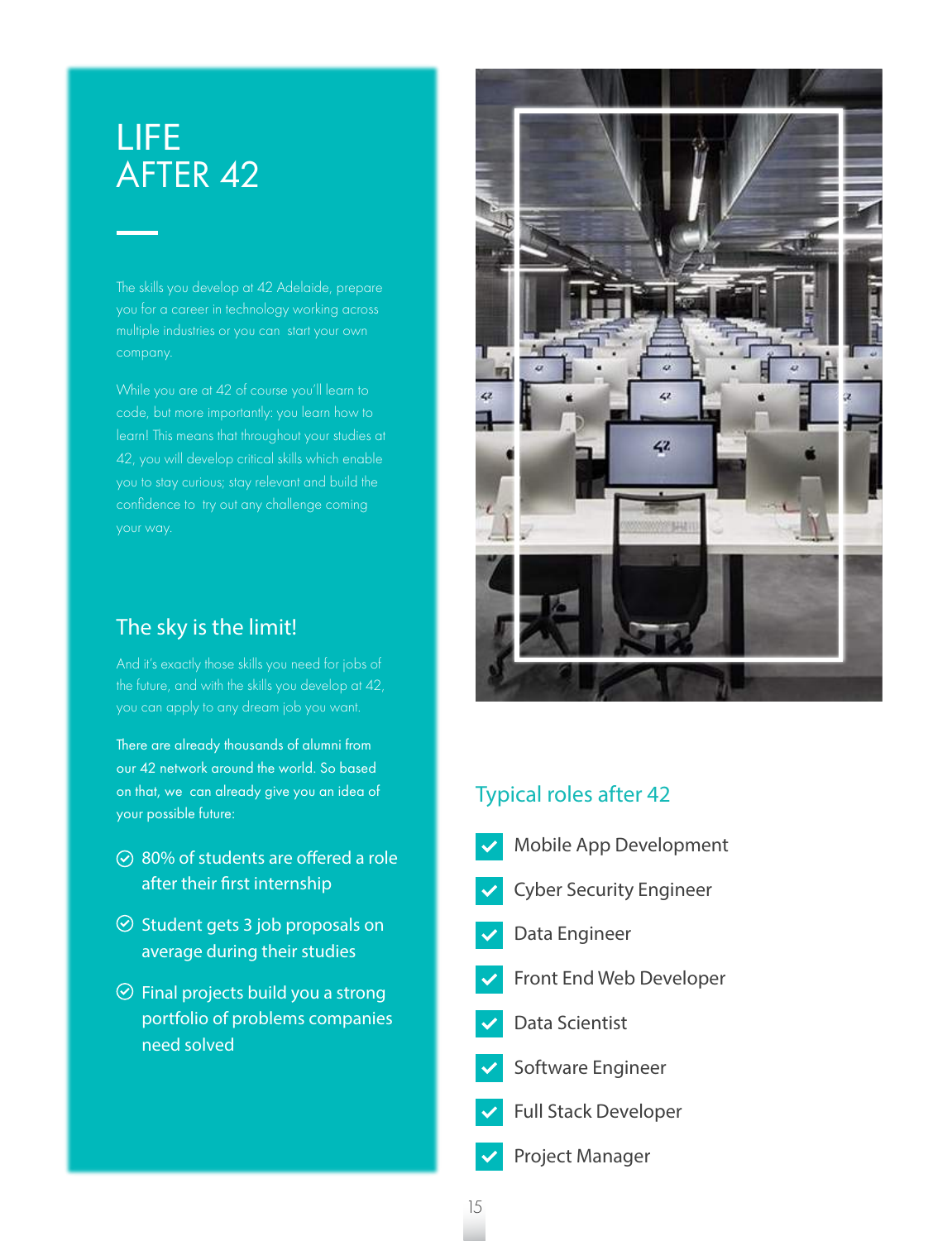## 42 NETWORK **OUR GLOBAL**

#### The 42 network brings together all 32 campuses in 22 countries around the world

Structured around a common charter of shared practices and values, all partner campuses use the same selection process and a common basis of core skills and knowledge. Therefore, regardless of campus, students are guaranteed quality training. From 42 Adelaide you will be able to connect & collaborate with over +10'000 students who are currently studying at our of our campuses across the globe.

#### Those who wish may even complete some of their training abroad at another campus after completing the "fundamentals" and first internship successfully at 42



#### **Europe**

Belgium 19 Finland Hive France 42 France 42 Angoulem France 42 Lyon France 42 Nice Germany 42 Heilbronn Germany 42 Wolfsburg Italy 42 Roma Netherlands Codam

Portugal 42 Lisboa Russia School 21-moscow Russia School 21- Kazan Spain 42 Alicante Spain 42 Barcelona Spain 42 Madrid Spain 42 Malaga Spain 42 Urduliz Switzerland 42 Lausanne

#### **Africa**

Morocco 1337-Khourbga Morcocco 1337-Ben Guerir

#### **America**

Brazil 42 Rio Brazil 42 Sao Paulo Canada 42 Quebec United States 42 Silicon Valley

#### **Asia**

Armenia 42 Yerevan Japan 42 Tokyo Jordan 42 Amman Malaysia 42 Kuala Lumpur South Korea 42 Seoul Thailand 42 Bangkok United Arab Emirates 42 Abu Dhabi



Austrolia 42 Adelaide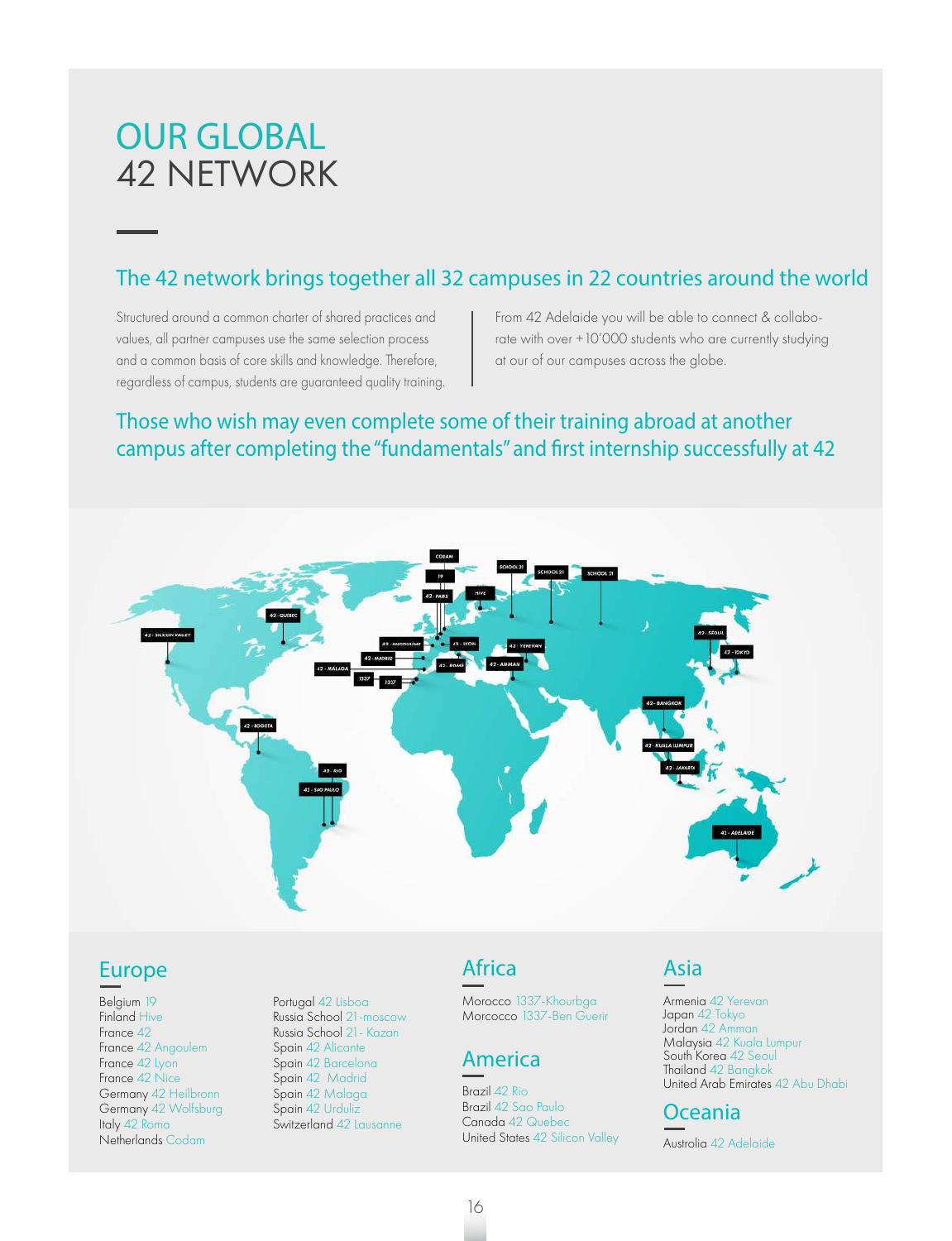## 42 ADELAIDE **VALUES**



Creativity & Passion



**Questioning** 



Pursuit of **Excellence** 



Equal **Opportunity** 



Innovation



**Commitment** To community